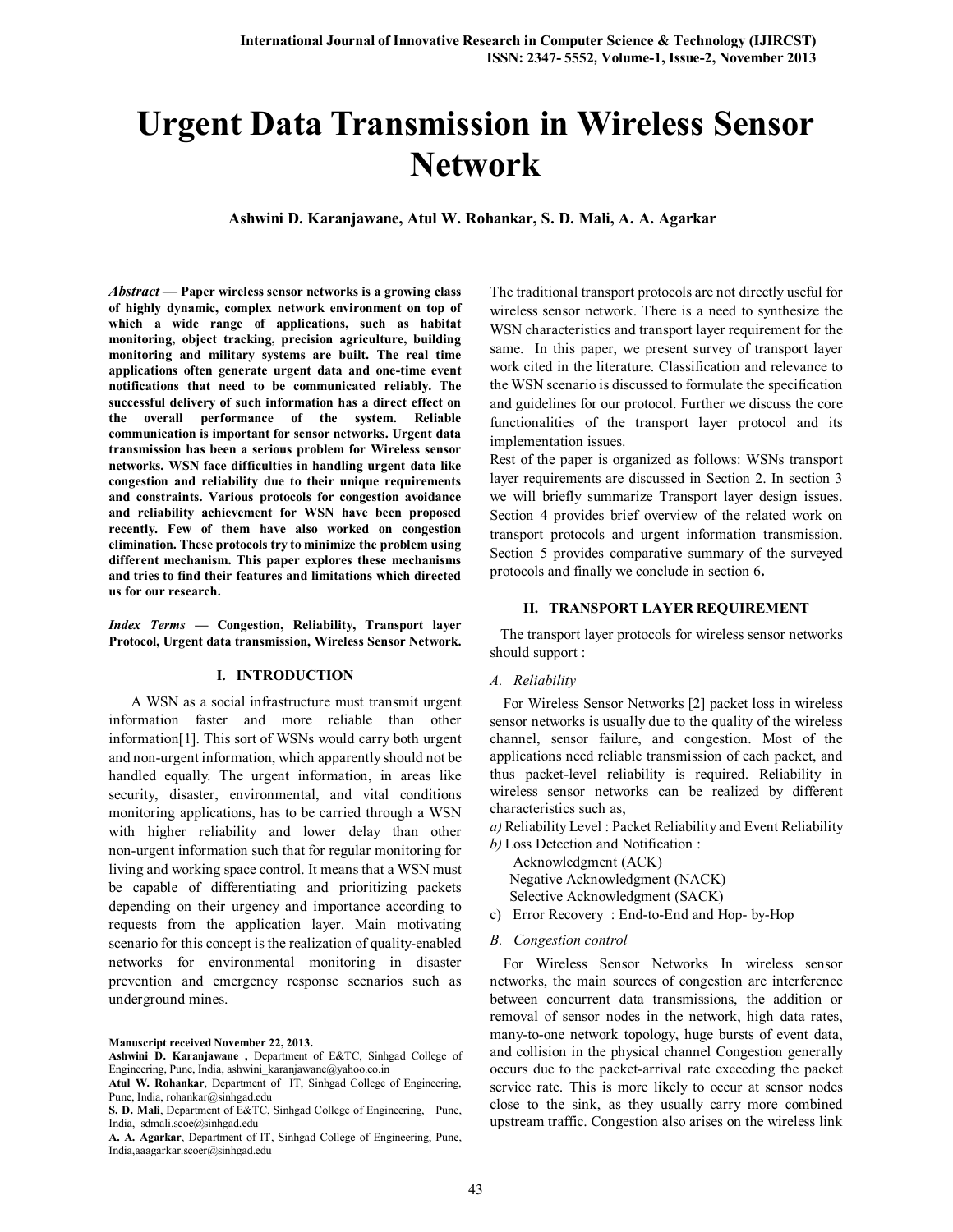due to noise, interference, contention, or bit synchronization errors. Congestion control can be perform in following ways,

- 1) Congestion Detection: Protocols employ a mechanism whether or not a congestion occurred and at what location. Combinations of parameters like Buffer Occupancy, Packet rate, Packet Service Time/Packet Inter-Arrival Time, Node Delay, Channel Status can be used to detect congestion.
- 2) Congestion Notification: After detecting congestion, the congestion notification information needs to be conveyed from the congested nodes to their neighbors or to the source nodes or destination nodes in wireless sensor networks.
- 3) Congestion Avoidance: A direct way of avoiding congestion is to simply stop sending packets into the network, or to send at a lower rate. It also requires that sensor nodes limit their flow to their next-hop neighbors and help them to deal with congestion. There are three different techniques for congestion avoidance as rate adjustment, traffic redirection and polite gossip policy.
- *C. Energy Efficiency*

In wireless sensor networks, transport layer protocols should avoid packet loss as much as possible since loss translates to energy waste. A sensor node consists of one or more integrated sensors, embedded processors with limited capability, and short-range radio communication ability. These sensor nodes are powered using batteries and have limited energy. Since the nodes in the wireless sensor networks are battery powered, the energy consumed during their operation equates directly to the overall network life-time. A packet loss in wireless sensor networks can be common due to bit error and/or congestion. In case of congestion, significant amount of packet loss takes place due to lack of huge buffer space for the overwhelming number of packets. This results in packet retransmission and causes a significant amount of energy loss and delivery delay.

#### **III. TRANSPORT PROTOCOL DESIGN ISSUES**

Following are major issues in transport protocol design.

#### *A. Congestion control and reliability*

Transport layer is responsible for congestion control and reliable delivery of data[2]. Since most data are from the sensor nodes to the sink, congestion might occur around the sink. Although MAC protocol can recover packets loss as a result of bit error, it has no way handling packet loss as a result of buffer overflow. WSNs need a mechanism for packet loss recovery, such as ACK and selective ACK used in TCP. Furthermore, reliable delivery in WSNs may have a different meaning than that in traditional networks; correct transmission of every packet is guaranteed. For certain sensor applications, WSNs only need to receive packets correctly from a fraction of sensors in that area, not from every sensor node in that area. This observation can result in an important input for the design of WSN transport protocols. Energy efficiency can be improved by reducing packet loss. For this purpose we should use hop-by-hop congestion control and packet lossrecovery mechanism. The hop-by- hop approach can also reduce the buffer requirement at the central nodes.

### *B. Quality of Service (QoS)*

Transport protocols for wireless sensor networks should simplify the initial connection establishment process or use a connectionless protocol to speed up the connection process, improve throughput, and lower transmission delay[2]. Most applications in WSNs are reactive, which means that they monitor passively and wait for events to occur before sending data to the sink. These applications may have only a few packets to send as the result of an event.

## *C. Packets dropping rate*

Transport protocols for WSNs should avoid packet loss as much as possible since loss translates to energy waste[2]. To avoid packet loss, the transport protocol should use an active congestion control (ACC) at the cost of slightly lower link utilization. ACC triggers congestion avoidance before congestion actually occurs. As an example of ACC, the sender (or intermediate nodes) may reduce its sending (or forwarding) rate when the buffer size of the downstream neighbors exceeds a certain threshold.

### *D. Throughput*

The transport control protocols should guarantee fairness for different nodes in order that each node can achieve fair throughput.

#### *E. Cross-layer optimization*

If possible, a transport protocol should be designed with cross-layer optimization in mind. For example, if a routing algorithm informs the transport protocol of route failure, the protocol will be able to deduce that packet loss is not from congestion but from route failure. In this case, the sender may maintain its current rate.

### **IV. LITERATURE SURVEY**

A larger number of wireless sensor network applications require urgent data delivery. However, due to the nature of sensor networks, designing a data transport protocol for urgent transmission faces many challenges, such reliability and congestion. This section presents an overview of general reliability and congestion control issues in the data transport protocol for wireless sensor networks and discusses some recently proposed data transport protocols.

There are several transport protocols that have been designed for wireless sensor networks. The existing transport protocols are distinguished by three different categories which are protocol providing only reliability, few provides only congestion control and protocol that provides both reliability and congestion control. Followings are few protocols which we have studied and summarized in Table 5.1.

#### *A. Protocol with reliability guarantee*

Wan et al. proposed **PSFQ (Pump Slowly Fetch Quickly)** [3] protocol . It provides reliable communication in downstream direction (i.e. from sink to sensor nodes). It is designed to be scalable and energy efficient. It uses multiple local timers and minimizes the number of signaling messages. It transmit data from sink to sensors at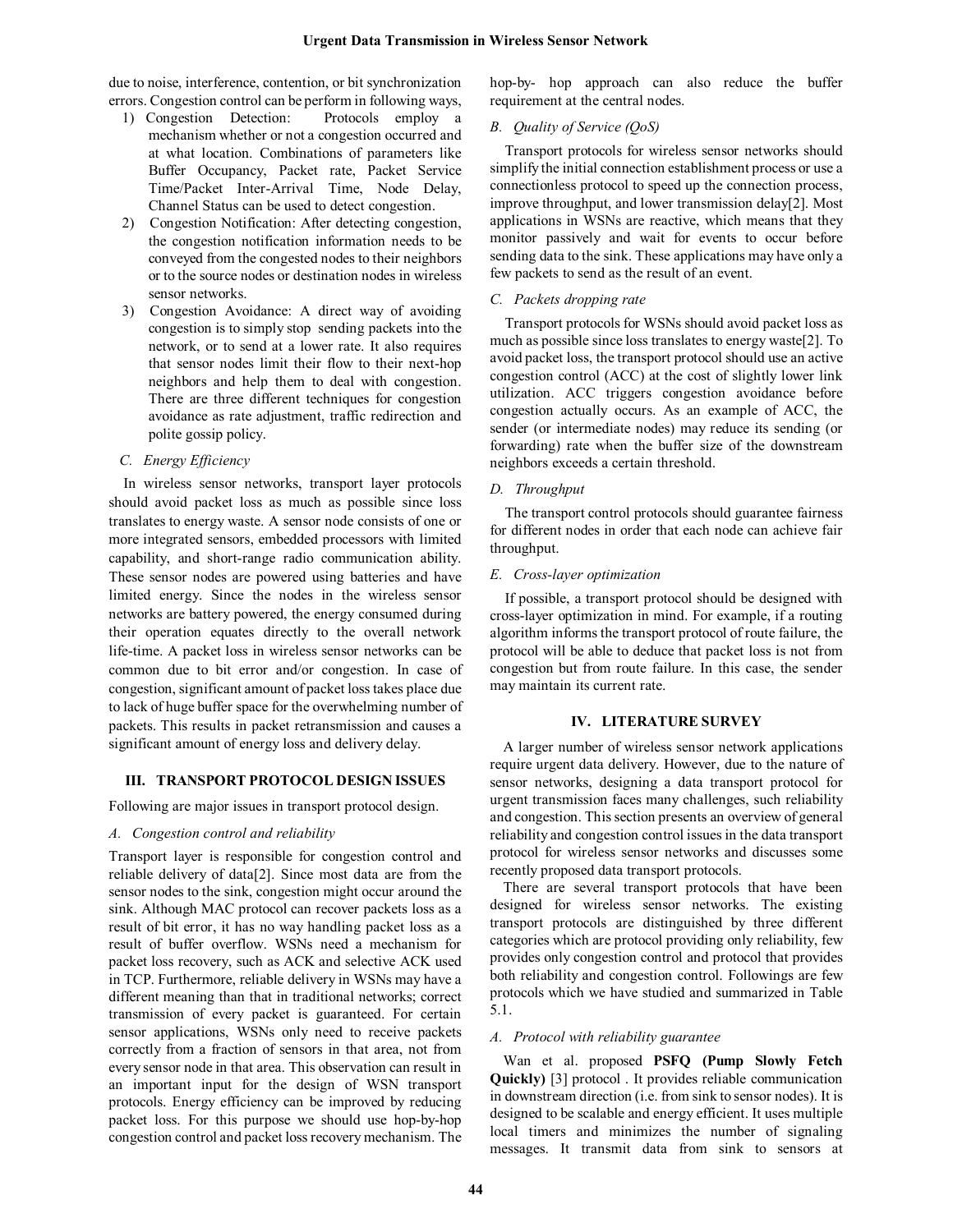comparatively slow-speed, and allow nodes experiencing data loss to recover any missing segments from immediate neighbors very aggressively. It operates in three steps: Pump operation, Fetch operation, and Report operation. It make use of NACK for data recovery. Sensors will send data delivery status information to sink using a simple and scalable hop-by-hop report mechanism.

F. Stann et. al. proposed **RMST** [4] **(**Reliable Multi-segment Transport Protocol) which provides reliability for upstream direction. RMST implements a cross layer between network layer and MAC layer to provide guaranteed hop-by-hop reliability. It is also designed to run above Directed diffusion (to use its discovered path from sensors to sink) in order to provide guaranteed reliability from sensors to sink (delivery and fragmentation/reassembly) for applications.

## *B. Protocol with congestion control*

Wan et. al proposed **CODA** [5] (Congestion Detection and Avoidance) protocol. In this protocol they have introduced three schemes as congestion detection, open loop hop-by-hop backpressure and end-to-end multi-source regulation. It improves energy efficiency by controlling congestion. It uses parameters like current buffer occupancy and wireless channel load to detect congestion. Node detecting congestion will notify its upstream nodes to decrease rate accordingly those nodes will trigger to decrease output rate like AIMD. In this way this protocol can regulate multi-source rate using closed-loop end-to-end approach. When a sensor rate value reaches beyond theoretical throughput, it will set regulation bit in event packet. If the event packet received by sink has "regulation" bit, sink should send ACK control message to sensors to inform them to decrease their rate. If congestion is cleared, sink will actively send ACK control message to sensors to inform them to increase their rate.

Wang at el. proposed **SenTCP** [6] an open-loop hop-by-hop congestion control protocol for upstream traffic with two special features. This protocol uses packet arrival time and packet inter-arrival time to calculate the congestion degree in every intermediate sensor node. For congestion regulation it uses hop-by-hop feedback control. This process also reduces packet dropping, which in turn save energy and increases the throughput. Neighboring sensor nodes will adjust their sending rate in response to the feedback signal, carrying information like local congestion degree and the buffer occupancy ratio.

Wang et. al. have proposed **PCCP [7]** (Priority-based Congestion Control Protocol) provides congestion control in upward direction. Ratio of mean packet arrival time to the mean packet service time is used to calculate a congestion degree. It uses implicit congestion notification by piggybacking the congestion information in the header of data packets. This will avoid additional control packets. PCCP uses priority-based rate adjustment (PRA), a hop-by-hop rate adjustment scheme. It provides three priorities which are source traffic priority, transit traffic priority and global priority based on node priority index.

## *C. Protocol with both reliability &congestion control guarantee.*

Currently, there are many protocols that provides both reliability and congestion control. But each protocol still has some drawbacks. Further we will categorize these protocols based on congestion detection technique.

1**.** Congestion Control with Queue Occupancy detection technique

Akan et al. proposed **ESRT [8]** an Event to Sink Reliable Transport Protocol for End to End reliability. This protocol achieves reliable event detection in WSN with minimum energy expenditure. For reliable detection of an event and congestion avoidance sink will control the transmission rate of each source. It provides reliability for applications.by controlling sensor report frequency ESRT improves energy efficiency.

Sundaresan at.el. had proposed **ATP[9]** (Ad-hoc Transport protocol), it decouples congestion control and uses feedback from intermediate forwarding nodes to judge precise estimate of the network state. ATP is designed on the basis of receiver based and network-assisted end-to-end feedback control algorithm. The transmission delay (*D*) is calculated by the intermediate network nodes. The value of delay is calculated over the entire packet traversing the node and used to update the value piggybacked in every outgoing packet, if the current calculated value of *D* is higher than the older value. After that receiver calculates the required end-to-end rate (Inverse of *D*) and sends it back to the sender. Finally, the sender can adjust the sending rate according to the value received from the receiver. To achieve reliability, ATP uses a selective ACK that allows the receiver to state number of packets it has received and the remaining number of packets to be received in the future. To accomplish congestion control, the intermediate nodes in the network provide congestion information in terms of the available rate to the sink node.

Yogesh et al. proposed **STCP [10]** Sensor Transmission Control Protocol is a generic, scalable and reliable transport layer protocol in which base station is responsible for all major functionalities STCP controls variable reliability, congestion detection and avoidance, and supports multiple flows in the network. Congestion information is carried by data packets. Base station will store all the information from received session initiation packet. Accordingly initiate the timers and other parameters for each flow, and provide acknowledgment of this packet. . STCP supports two types of data flow traffics: continuous for which reliability is measured as the fraction of packets successfully received and event-driven flows where the base station calculates reliability as a ratio of packets received to the highest sequence numbered packet received. Every sensor node maintains two thresholds in its buffer and on the basis of buffer value node will set the congestion notification bit in every packet it forwards. On receiving this packet, the base station informs the source of the congested path by setting the congestion bit in the acknowledgment packet. Accordingly the source will either route successive packets along a different path or slow down the transmission rate.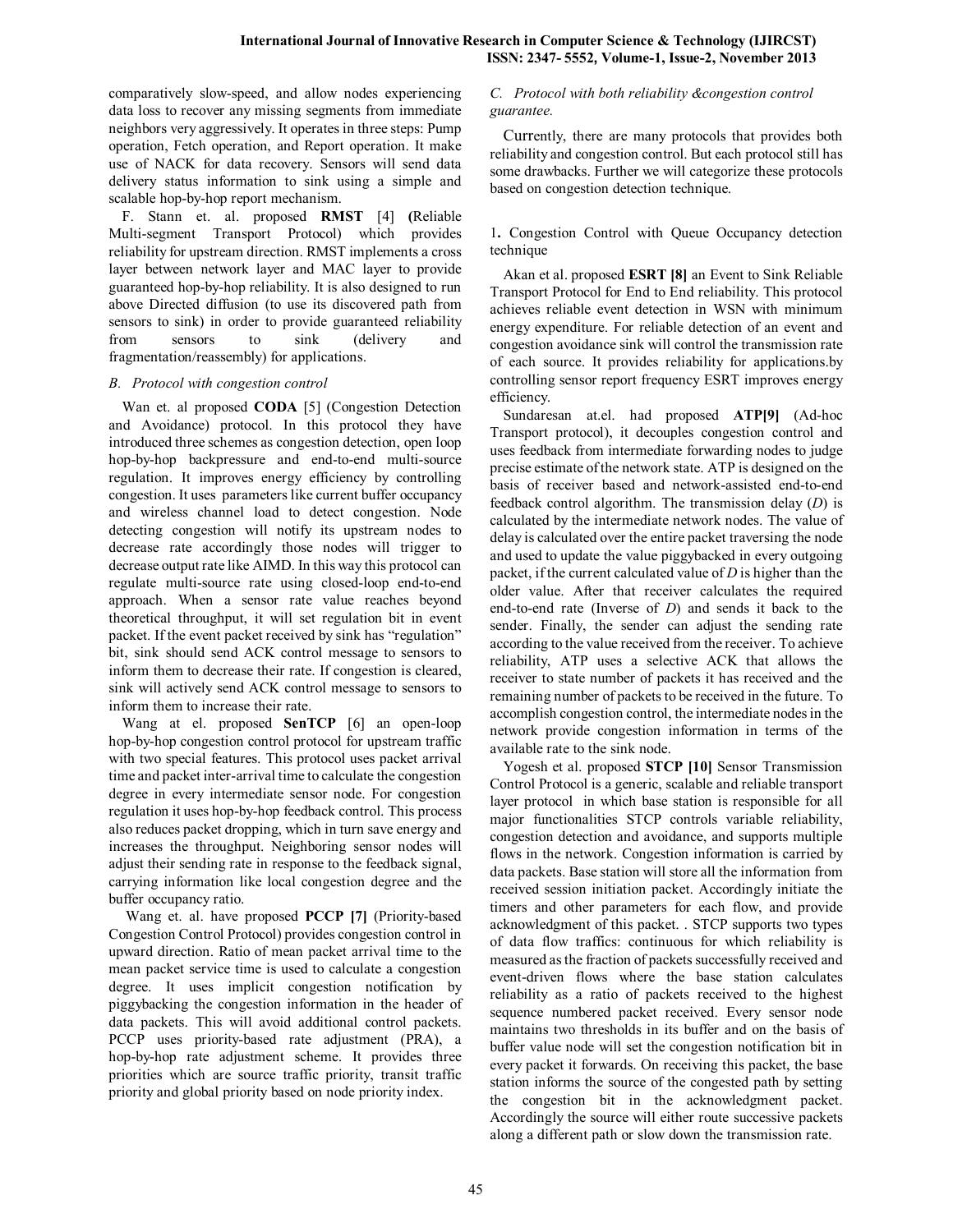Kim et al. proposed **Flush** [11] a reliable transport protocol for Radio network designed for transferring bulk data across a multi-hop path from a source to a sink. Flush uses a sink-initiated control protocol to coordinate transfers, with E2E selective NACK and retransmissions to provide reliability. Flush moves through four phases: topology query, data transfer, acknowledgment, and integrity check. The sink uses an estimate of the Round Trip Time (RTT) to decide when to send a request for packet loss. On long paths, Flush pipelines packets over multiple hops. To minimize the transfer time, Flush proposed a distributed rate control algorithm, which dynamically estimates the sending rate that maximizes the pipeline utilization. The sink also needs to keep track of packets it received. In the acknowledgment phase, the sink sends the sequence numbers of the lost packets back to the data source. Flush is designed for bulk data transfer. This protocols aim to achieve 100 % reliability and high throughput.

Alam and Hong have designed **CRRT** [12] protocol (Congestion-Aware and Rate-Controlled Reliable Transport) as hop-by-hop and end-to-end upstream reliable and congestion control transport layer protocol for wireless sensor networks. CRRT provides an efficient MAC layer retransmission method to increase the hop-by-hop reliability. CRRT is based on reservation-based retransmission mechanism, in which the sender reserves the medium to retransmit a packet to the receiver. In CRRT, packet is only retransmitted when the packet is dropped due to collision or wireless link error and if the sender does not receive the ACK. CRRT requires end-to-end acknowledgment of the sent packets in order to provide 100% reliability and in-order delivery of packets. This can be achieved by using either the positive Acknowledgment (ACK) or the Negative Acknowledgment (NACK). In CRRT, packet loss is detected by observing the sequence number of the received packets. It uses congestion Sensor Networks avoidance technique to avoid unnecessary packet dropping and thus tries to detect the incipient congestion. The level of congestion is measured by using both buffer occupancy and the forwarding rate of the node. Sink node is responsible for controlling the congestion and the rate of every source node based on the Congestion Notification (CN) of the intermediate nodes.

Giancoli et. al*.* proposed **CTCP** [13] (Collaborative Transport Control Protocol). It is designed as upstream end to- end reliability and congestion control transport layer protocol for wireless sensor network. The performance of CTCP is evaluated by using Fraction of packets successfully received and Energy Consumption. The different features of CTCP are: (1) reliable delivery of all packets to base station, even in the case of nodes failures and frequent disconnections. (2) To accomplish energy efficiency, it defines two reliability profiles. (3) It is capable to distinguish congestion loss from transmission error loss. (4) It controls congestion through the interruption of packets forwards, if their buffer is up the threshold.

#### 2. Congestion control with decentralized parameters.

Previous researchers mainly utilize queue occupancy to predict the congestion in a single sensor node. Few researches point out that the queue length alone is not enough to reflect the congestion level in the sensor node accurately, as the essential damage of congestion is the packet drop caused by queue overflows so they have proposed few scheme, in which congestion is detected by not only the queue length but also the queue length change rate or some other decentralized parameters.

Zhou et al. proposed **PORT** [14] a Price-Oriented Reliable Transport protocol. PORT employs node price to measure the congestion. Node price is defined as the total number of transmissions attempts across the network from a source to a sink for achieving successful packet delivery. To ensure the fidelity of the collected events, PORT estimates the optimal reporting rate for each source. To improve the data reliability from a sensor source to a sink, each node in the network dynamically allocates its outgoing traffic based on the neighboring nodes' feedback of their node prices and the link loss rates between the neighbors. This approach can alleviate network congestion. PORT also employs a source reporting rate control mechanism which controls the source reporting rates based on the node prices of the source. The in-network congestion-avoidance mechanism and the E2E reporting-rate adjustment mechanism can provide fidelity of interested events while minimizing energy consumption.

Tezcan and Wang proposed **ART** [15] (Asymmetric and Reliable Transport) which is designed as upstream end toend event reliability, upstream congestion control and downstream end-to-end query reliability. ART consist of three main operations, reliable query transfer, reliable event transfer and distributed congestion control. ART classify nodes as essential node (E-nodes) which is a subset of sensor nodes and nonessential node (N-nodes) .in congestion less network , both E-node and N-node will transmit message to the sink. For upstream and downstream reliability, ART uses both ACK and NACK mechanisms.

Paek and Govindan proposed **RCRT** [16] (Rate-Controlled Reliable Transport). It is designed as multipoint to- point reliable transport layer protocol. It provides end to-end explicit loss recovery and places all the congestion detection, rate adaptation and rate allocation functionality in the sinks. The different goals of RCRT protocol are: (1) reliable end-to-end transmission of all data transmitted by each sensor to a sink. (2) to sustain network efficiency by avoiding congestion collapse. In congestion collapse, sources are sending data faster than the network can transport them to the base station. (3) provides flexibility to choose capacity allocation policies by different applications. (4) be robust to routing dynamics and to nodes entering and leaving the system.

Zhou et. al. have proposed **RTMC** [17] (Reliable Transport with Memory Consideration). It is inspired from pipe-flow method. RTMC provides hop-by-hop retransmission of data packets to make sure all of the packets can be received by the sink with 100% reliability. In wireless sensor networks, the technique of rate adjustment is not suitable to adapt the rapid change of the traffic. Wireless sensor networks with lossy links and rapid changing traffic, results in loss of the control messages. This protocol includes memory information in the header of the packets and exchange information between the neighbors and in this way it allows preventing memory overflow. It also results in maximization of throughput and reduces the transport time.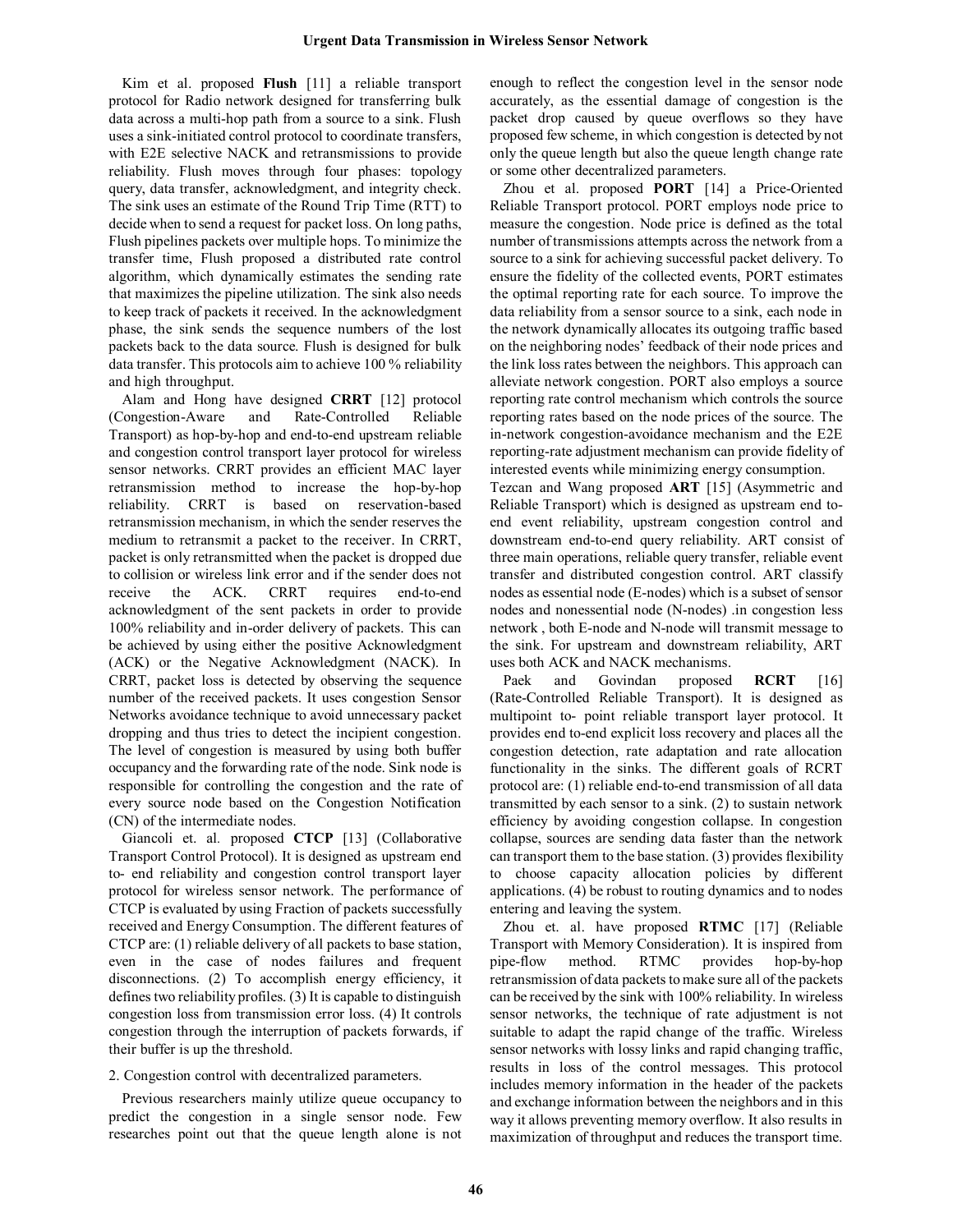It is much more energy-effective, and has less memory cost and less transport time.

## *D. Protocol with Congestion elimination mechanism*

The urgent information produced in event driven applications has some special characteristics compared with the traditional periodic collecting scenarios.

- 1.When an emergency happens, a large amount of traffic are injected into the network simultaneously and in a very short time
- 2.In emergent situations, it is urgent to get the information about the event as quickly as possible
- 3.There are various types of traffic with different priorities, which should be handled with different qualities of service.

Various protocols are designed for communication in WSN. But, it is observed that very few of them describe the assured transmission of urgent data. The methods which are developed till date are application specific.Most of them detect congestion in a sensor node by a metric such as the queue length or the ratio between packet service time and packet arrival time. They also assume that the congestion occurs just on the moment which is inconsistent with the real environment. Meanwhile, all of their rate adjustment schemes do not take the urgent information's reliable transmission into consideration. There are few protocols which try to eliminate congestion and provide reliable transmission of urgent data. Few of them are summarized in table 5.2.

Lulu Liang et al. proposed **(RETP-UI)** [18] a reliable transmission protocol for urgent information in wireless sensor networks. This protocol classifies the traffic into three classes and correspondingly maintains three kinds of priority queues in each sensor node. To predict the congestion more accurately, it detects congestion by combining the queue length and its fluctuation together. Furthermore, state machine is also introduced in evaluating the congestion level to alleviate congestion; they have design a multistage rate adjustment scheme. Finally, conduct the detail simulations by comparing the performance of RETPUI with PCCP. The simulation results show that proposed RETP-UI can provide a reliable transmission service for urgent information with lower packet loss probability, shorter delay, and higher throughput.

 Tetsuya Kawai et al. had proposed a [19] **fast and reliable transmission mechanism** for urgent information in sensor networks. An emergency packet first establishes an assured corridor from the origin node to the BS. In the corridor, all nodes keep awake for fast transmission of emergency packets. Along the corridor, all nodes refrain from the emission of normal packets to avoid disturbing transmission of emergency packets in the corridor. The other nodes stay in normal operation. They also introduced a retransmission scheme to achieve reliable transmission of the first emergency packets. Their experiments showed that the corridor was quickly established and then emergency packets are transmitted to the BS with a high reliability of more than 90 % delivery ratio and a low latency of less than 90 ms. In this protocol congestion has been eliminated by suppressing normal data transmission and establishing assured path for emergency data.

Manikanden Balakrishnan et al. have introduced Channel Preemptive EDCA **[20] (CP-EDCA)** scheme, an in-channel emergency preemption methodology for the EDCA framework. In CP-EDCA, the emergency traffic preempted the services of other routine traffic in the network for achieving deterministic MAC delay bounds. The simulation results of emergency frames depicted up to 50% uniform decrease in MAC delays and insensitivity to routine traffic competition, even under network overloads. CP-EDCA will retain all the advantages of random MAC, while still guaranteeing deterministic QoS bounds for sporadic emergencies. The initial work aimed at validating the CP-EDCA method and the importance of preemptions to expand the applicability of 802.11e standards to distributed emergency reporting.

Rachid Haji et. al. have proposed a framework for [21] **Adaptive Management of QoS** in different situations (Ad-M-QoS-DS) that guarantees a level of QoS using the following parameters. The situation, the degree of importance of information and QoS parameters. Under normal circumstances, the Framework focuses on the efficiency of energy consumption. Upon detection of an event of emergency, the proposed framework adapts its behavior to minimize delay and ensure reliability. And if that requires the intervention of operators, the framework ensures mobility management, collaboration, and security. Upon detection of an event, sensors transmit the information on multi-hop to the base station which is responsible for transmitting them to the Coordination Committee. The latter analyzes the information received. If the event is safe, the data will be stored in a database and if the event presents a danger the Committee takes appropriate decisions and informs the operators on the appropriate actions. Authors have proposed different modules of Framework that are necessary for the proper management of rescue operations and cooperation during a disaster. 1) Message Classification and Prioritization Module 2) Aggregation Management Module 3) Adaptive Energy Management Module 4)Adaptive Load Management Module 5) Mobility Management Module 6)Routing Security Module 7)MAC Filter Module 8) Two security modules need to be taken into account Routing Security module and MAC Filter module.

S. Sharma and D. Kumar [22] presents a Framework for adaptive routing protocol. It makes use of priority for data routing. According to data priority the framework describes two paths for transmission. It discover and maintain the shortest path by using their routing protocol which is an enhanced version of Ad hoc On-Demand Distance Vector Routing (AODV). This will also improves transmission delay. For improving energy efficiency they have used an ant-based protocol. The WSN present much essential liabilities that increases the security risk. Deny Of service attack will reduce energy efficiency for which WNS requires efficient and effective security mechanism.

Koichi Ishibashi et. al. proposed [23] a forwarding method for urgent messages on the ubiquitous wireless sensor network. The proposed method provides a reliable forwarding method for urgent messages, even if packet loss on the wireless links exists. Evaluated the effect of traffic and message's loss rate for an urgent message by computer simulation and confirmed that the proposed method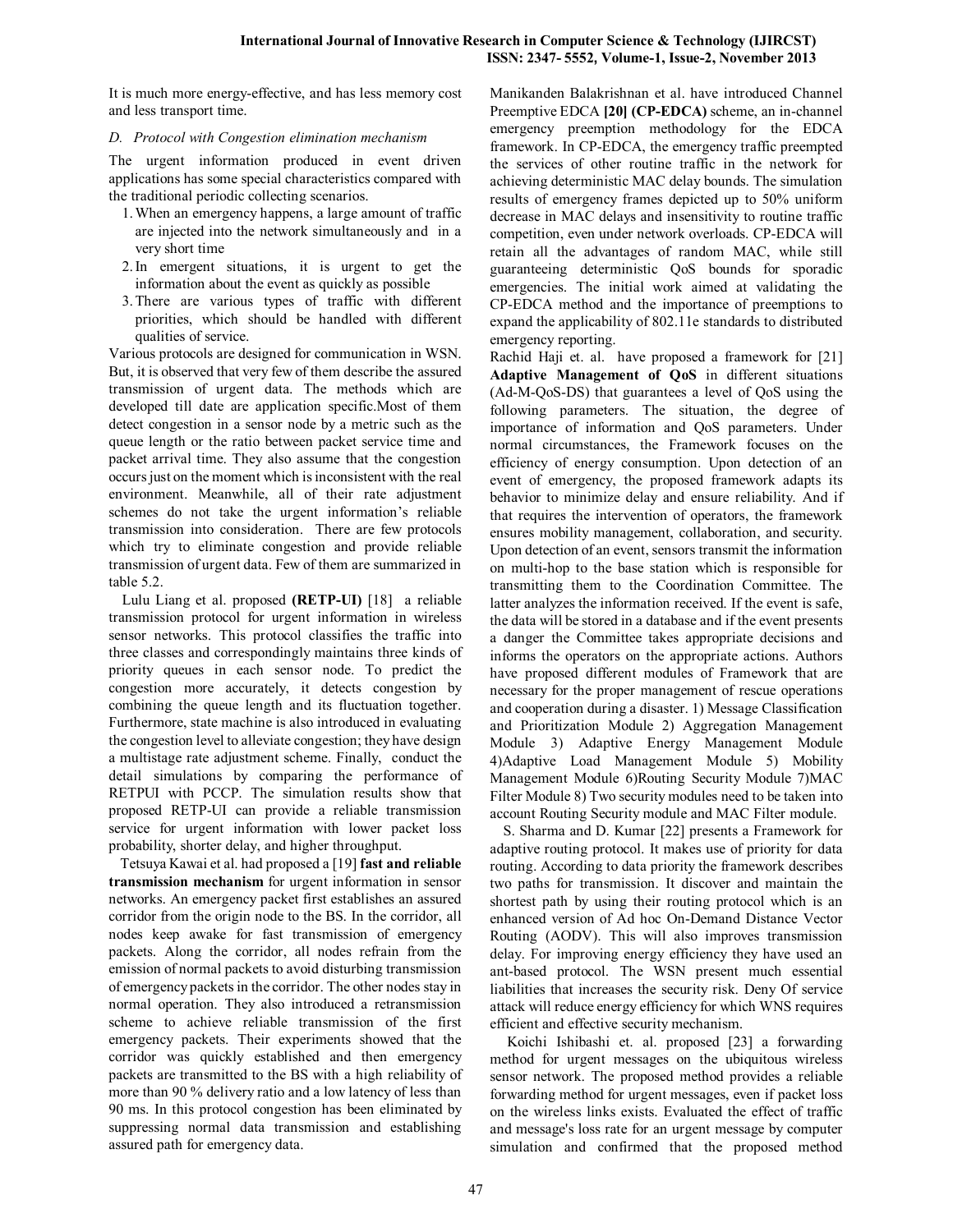achieves the lower message's loss rate than the existing routing protocol in the region where the packet loss probability on the wireless links are higher. The urgent messages are sent from a monitoring node, appreciating the detected event as emergency situation, to a specific node such as the network management node. To meet specified requirements, they have invented a new design scheme of the ad hoc routing protocol to overcome poor quality of error-prone wireless channel, in order to support the reliable forwarding method for the urgent messages on the UWSN. A D Karanjawane et. al [24] proposed the path assured data transfer protocol(PAT) which operates in three stages. In the first stage the ED node desiring to transfer urgent information initiates blocking operation for rest of the devices to assure clear path for urgent data packets. In the second stage, the urgent data packets are transferred with software acknowledgment from the receiver towards the destination master node. When all the packets are transferred, the master initiates release message for the network. The assured path guarantees collision less data transfer towards the destination devices and avoid delays due to retry transmissions. The PAT is designed for reliable transfer of single as well blocks of urgent packets. The PAT protocol improves the data transfer reliability over normal data transfer protocols by 20-40%.

## **V. COMPARATIVE ANALYSIS**

This section presents comparative analysis of the above cited transport protocols based on reliability, congestion control and energy efficiency. Table 5.1 resents the comparison based on congestion detection technique and reliability support.

Reliability is the main function at transport layer which ensure the proper delivery information from source to destination or sink node. There are difference reliability mechanisms for different proposed protocols because most of the protocols were designed to solve problem based on the application. Protocols like ATP, STCP, ART, Flush, RCRT, CTCP , CRRT, offer end-to-end error recovery in which only the final destination node is responsible for detecting loss and requesting for retransmission. This approach will cause large delay and low throughput. Other protocols like RTMC, CRRT, PSFQ, RMST offer hop-by-hop error recovery which is widely accepted recovery mechanism in sensor networks. In this method intermediate nodes, rather than just the final node, perform loss detection and recovery. Pair of neighboring nodes is responsible for loss detection and can enable local retransmission that is more energy efficient. The biggest advantages is that recovery from packet loss can occur quickly, and progress made in early hops is not lost if a failure occurs in later hop.

Among these RMST and PSFQ do not provide any congestion control scheme. PSFQ can't detect the loss of single packet since it used only NACK not ACK. It uses statically and slowly pump that result in large delay. Besides that, most of the protocols used negative acknowledgement (NACK) and time out for loss detection and notification stage and used packet retransmission for loss recovery stage. Each proposed method has advantages and disadvantage that appropriate with the application itself.

Protocols like CODA, PCCP and SenTCP do not provide any reliability mechanism and have only congestion control mechanism. In PCCP, the priority is defined from a node viewpoint instead of the traffic flow viewpoint. Thus, the traffic flows from a node cannot be differentiated.

Congestion detection refers to identification of possible events, which may build-up congestion in the network. Combinations of parameters like queue occupancy, packet rate, node price, link-loss rates, node delay, link interference, ACK received to core nodes, time to recover loss, transmission error loss, and memory overflow are used by different protocols to detect congestion.

Now we discuss how different protocols use these parameters to detect congestion. STCP, ATP, Flush and ESRT solely detect the congestion when the buffer usage is higher than the predefined threshold, whereas CRRT and SenTCP use packet rate addition to the buffer occupancy. CTCP uses both transmission error loss rates and the buffer usage. CODA uses channel status with QO. In CODA the delay or response time of closed-loop multi-source regulation will be increased under heavy congestion since the ACK issued from sink would loss with high probability at this time. ESRT have the drawbacks, such as this protocol may not applicable to many of the WSN application because ESRT assume that the base station is one-hop away from all sensor nodes. STCP and ESRT are not as energy efficient as HBH loss recovery schemes since the rate decision is controlled centrally. ESRT also has some performance problem i.e. it assumes that all the sensor nodes within the WSN have a clock synchronization. Flush is not designed for data streaming applications in which energy efficiency is highly concern but not throughput. ART have the disadvantages where any packet loss due to congestion at non-essential nodes will unnoticed and their recovery is not guaranteed because congestion control and the two-way reliability is maintained by only E-node. Rest of the protocols detects the congestion based on feedback parameters of the reliability module.

The congestion warning is notified to other nodes explicitly or implicitly. Transport protocols are designed with three different congestion avoidance techniques, with two common techniques; rate adjustment and traffic redirection and one rarely used mechanism; polite gossip policy. From existing protocols, most of them follow centralized rate adjustment scheme, whereas STCP, Flush, ART and RTMC use decentralized scheme. Exact rate adjustment is a popular method because the node simply schedules the sending of its packet using specific timings in order to fulfill that calculated rate in order to implement accurate rate adjustment.

Energy conservation can be divided into three categories, which are good, fair and no energy efficient. Most of the existing transport protocol do not concern about the energy efficient. The energy conservation for protocols that provide both reliability and congestion control mechanism is low compared with the protocols that provide only reliability or congestion control. Energy efficient need to be emphasized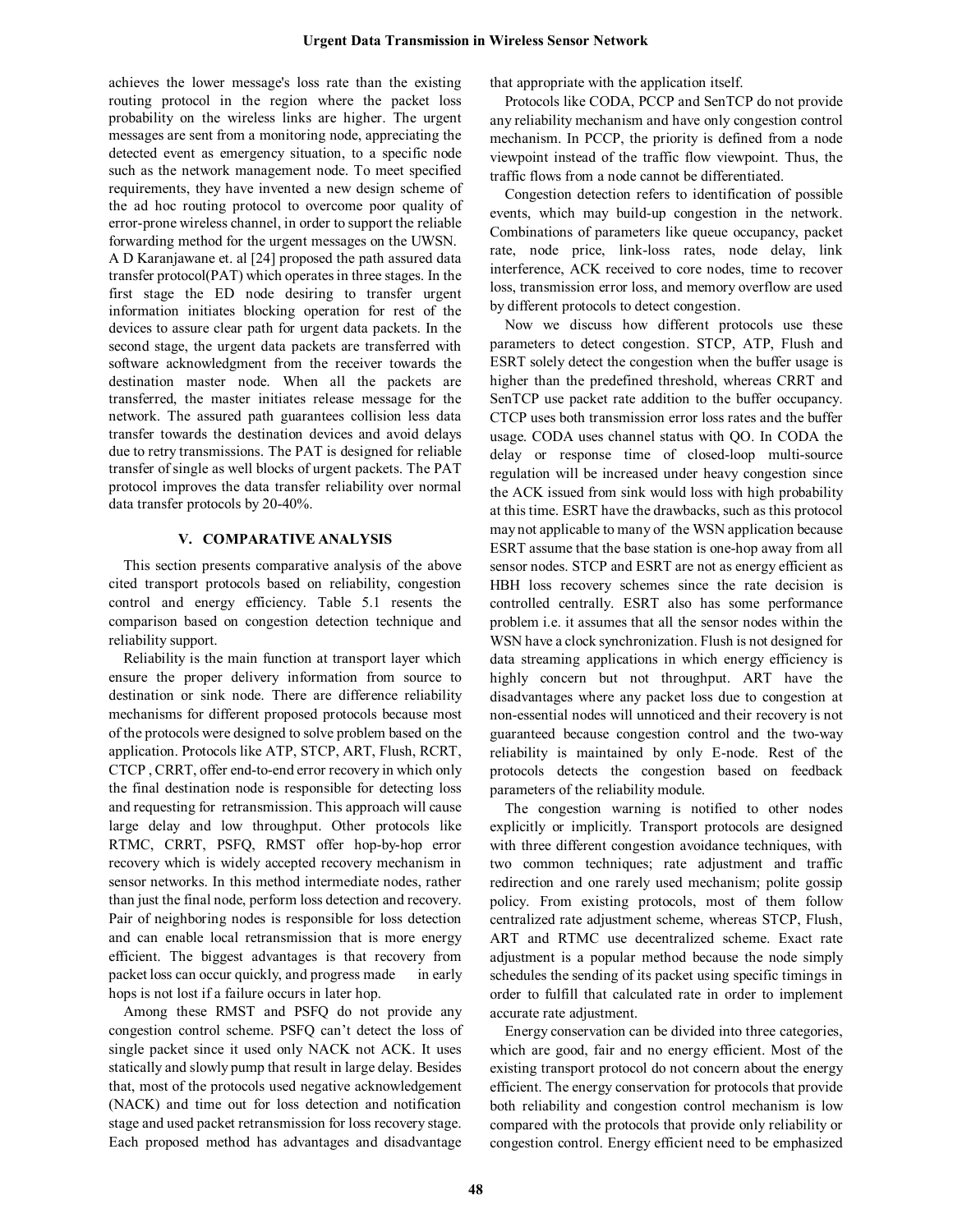in future transport protocol for WSN. This is due to sensor nodes have a limited operating system lifetime. Thus, mechanism for energy efficient is very crucial in WSN.

Reliable routing is more difficult to achieve in wireless networks than in wired networks, because the wireless bandwidth is shared among no. of nodes and the network topology changes unpredictably as the node move. Also to achieve Quality of services in wireless sensor networks, limitation in power, computational capacities, and memory space should be taken into consideration. This requires extensive collaboration between the nodes, both to establish the route and to guarantee the resources necessary to provide the reliability.

Wireless Sensor Network would carry both urgent and non-urgent information, which apparently should not be handled equally. Previous protocols basically aim at providing a best-effort packet delivery, so that all messages including urgent messages are processed equally. Therefore,

| <b>Protocol</b> | Congestion           | <b>Congestion Avoidance</b>    | <b>Reliabilit</b> | Type         | <b>Reliability</b>           |
|-----------------|----------------------|--------------------------------|-------------------|--------------|------------------------------|
| <b>PSFQ</b>     |                      |                                | Packet            | $H-B-H$      | <b>NACK</b>                  |
| <b>RMST</b>     |                      |                                | Packet            | $H-B-H$      | <b>NACK</b>                  |
| <b>CODA</b>     | QO ,Chan. Status     | Rate Adis.                     |                   |              |                              |
| Sen TCP         | QO, Packet rate      | Rate Adis.                     |                   | -            |                              |
| <b>PCCP</b>     | Metric ratio         | Rate adjs.                     |                   |              |                              |
| <b>ESRT</b>     | QO                   | Rate Adis.                     | Event             | $E$ -to- $E$ | $\qquad \qquad \blacksquare$ |
| ATP             | QO                   | Rate Adis.                     | Packet            | $E$ -to- $E$ | <b>SACK</b>                  |
| <b>STCP</b>     | QO                   | Rate Adis.                     | Packet            | $E$ -to- $E$ | <b>NACK</b>                  |
| Flush           | QO                   | Rate Adjs.                     | Packet            | $E$ -to- $E$ | <b>NACK</b>                  |
| <b>CRRT</b>     | QO, pkt. Rate        | Rate Adis.                     | Packet            | Both         | NACK, Ack                    |
| <b>CTCP</b>     | QO, Trans error loss | Rate Adjs.                     | Packet            | $E$ -to- $E$ | eAck                         |
| <b>PORT</b>     | Node price           | Rate Adis.                     | Event             | $E$ -to- $E$ |                              |
| ART             | Ack to core node     | Reduce Traffic of Noncore node | Packet            | $E$ -to- $E$ | <b>NACK</b>                  |
| <b>RCRT</b>     | Time to recover loss | Rate Adis.                     | Packet            | $E$ -to- $E$ | NACK,Cumm.                   |
| <b>RTMC</b>     | Memory overflow      | Header Memory Info             | Packet            | $H-B-H$      |                              |

**Table-5.1: Transport protocols for congestion control and reliability.**

when the network is congested, packets with high priority experiences large delay, and possibly could be discarded. It means that a WSN must be capable of differentiating and prioritizing packets depending on their urgency and importance.

There is need to design such a protocol which assure about the reliable and fast transmission of urgent data. For congestion control, a proper rate adjustment schemes should be implemented to mitigate congestion. Many mechanisms have been proposed in recent years. However, most of the proposed rate adjustment mechanisms decrease the source rate at the cost of event reliability. PAT protocol implies simple mechanism to provide assured path for urgent data transmission. When WSN is used for urgent data transmission, its important purpose is to inform its user about the urgency reliably and timely.

## **VI. CONCLUSION**

In this paper, we have presented a comparative analysis of the various existing protocol providing reliable & congestion free transmission and also protocols provided for urgent data transmission. In this work first we elaborate

problems of using existing protocols for urgent data transmission. We have discussed requirement and design issues of transport layer protocol. We briefly review several existing reliable and congestion control protocols for wireless sensor networks, and list out several problems of the existing protocols. This survey directed us to explore transport layer issues in urgent data transmission.

Although a number of research works on transport layer has been done so far, many of them assume that all of the information transmitted in a WSN is of the same type, which means the network handles all packets equally. Some researchers have provided the reliable and congestion free transmission considering urgent data transmission over WSN by using different mechanisms and modules. However, they involve some complicated communication and calculation and this could be a burden for a resource-constrained sensor node. Our aim is to provide simple mechanism where the transmission of urgent information to controlling device is guaranteed with high reliability and low transmission delay.